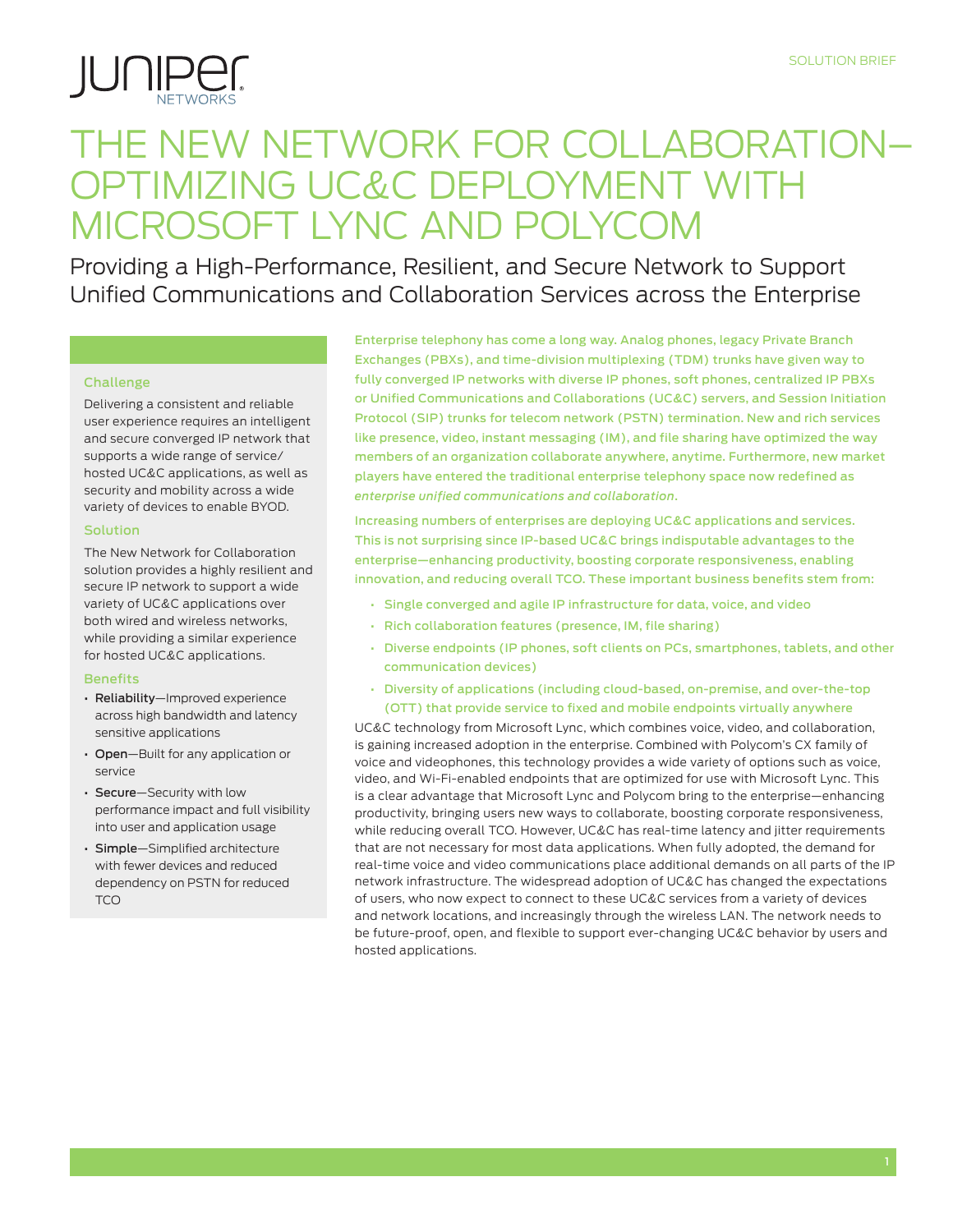# **The Challenge**

A converged IP network represents an extremely dynamic foundation, but one must pay close attention to a number of key challenges to enable UC&C to live up to its potential. These challenges include:

- Security-Critical communications, privacy, and regulatory compliance make securing the UC&C infrastructure and traffic flows a key challenge.
- Openness-As enterprise UC&C applications evolve quickly, it is imperative that the network conforms to open standards and is flexible enough to give enterprises the agility they need to quickly adapt without "rip and replace" upgrades.
- • Reliability—As a business critical service, IP-based UC&C must satisfy stringent reliability requirements.
- Performance-The ability to provide all of the above for high volumes of real-time communications is critical for large-scale deployments.

• Quality of service (QoS)-As IP communications are built around a packet-based architecture, special care must be taken to achieve a level of QoS comparable or superior to legacy circuit switched telephony services. With the widespread adoption of video calls and conferencing, QoS becomes even more critical in providing enhanced quality of experience when using these applications.

Juniper Networks has a long tradition of high-performance, resilient, and secure products that have been validated through its solution testing. And these qualities play a paramount role in UC&C service deployment. Juniper strongly believes in standardsbased open networks. As such, Juniper is a member of the Unified Communications Interoperability Forum (UCIF), ensuring that customers are free to build their UC&C networks using standardsbased, interoperable building blocks.



Figure 1: The new network for collaboration solution components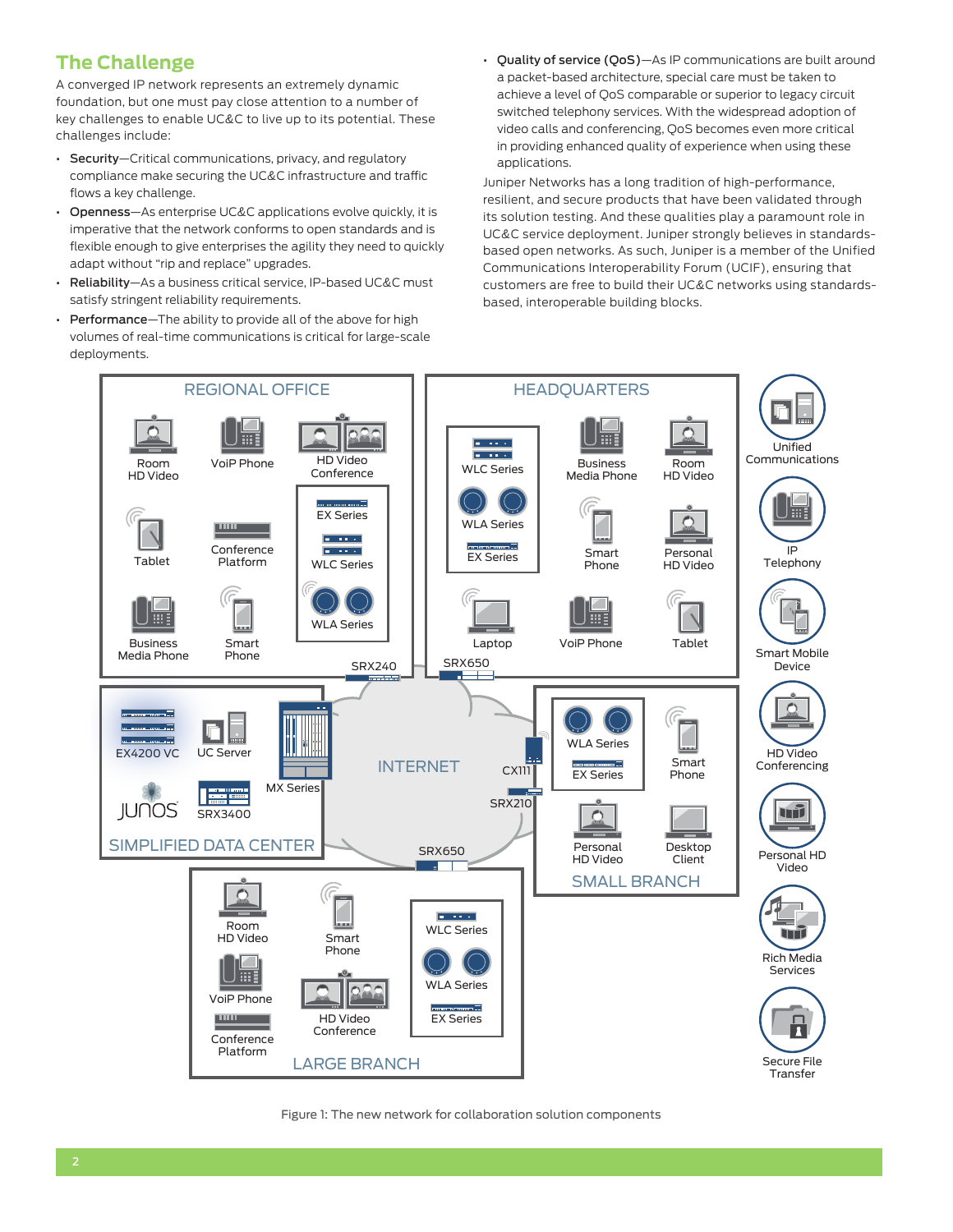## **The New Network for Collaboration Solution**

Juniper's New Network for Collaboration solution for Microsoft Lync and Polycom begins with Juniper's "Simply Connected Enterprise Architecture" to provide a high-performance, resilient, open, and secure fully converged IP network to support realtime UC&C applications. The solution includes a fully tested and supported network architecture for branch offices and campus networks to support a variety of Microsoft Lync and Polycom endpoints, including traditional Power over Ethernet (PoE) voice and video phones, video conferencing phones, or other wired devices, such as PC with a soft phone. In addition to supporting wireless-enabled UC&C devices such as Wi-Fi phones and smartphones, this solution enables widespread adoption of UC&C and Bring Your Own Device (BYOD) across the distributed enterprise. The solution includes delivery of Internet Protocol Telephony (IPT) technology using Microsoft Lync and Polycom CX endpoints, and it enables collaboration using Microsoft Lync and Polycom, while providing assured video conferencing across the WAN. The solution also enables an enhanced user experience for hosted and over-the-top (OTT) UC&C applications such as Skype or Google Talk.

### **Features and Benefits**

- • Assured video conferencing provides dynamic bandwidth allocation across WAN links to meet service-level agreements (SLAs).
- • Highly resilient IP networking supports redundant WAN connections to ensure availability of UC&C service.
- IP-based survivability reduces dependency on legacy PSTN and reduces TCO.
- Application-agnostic approach supports UC&C applications of today and tomorrow, with a standards-based infrastructure to enable all types of voice, video, and data.
- Device-agnostic features support UC&C applications across a wide variety of devices, both wired and wireless. Support for securing the mobile device enables users to BYOD and allows all new devices to use the network safely. Also, the one policy per use rather than per port approach makes policy enforcement easier for IT to scale as demand grows.
- Security and scalability does not impact high-performance networking. Juniper offers optimized delivery of media using a dedicated, fast packet-forwarding plane that reduces network congestion and enhances throughput.

Figure 1 highlights the major components of this solution.

### Solution Components

- Juniper Networks® MX Series 3D Universal Edge Routers-Provide high-performance WAN routing for IP or MPLS networks, with support for dynamic bandwidth allocation, mission critical IPT, and video conferencing.
- Juniper Networks EX Series Ethernet Switches-Provide high performance switching and PoE for UC&C endpoints with full support for automatic UC&C endpoint detection through Link Layer Discovery Protocol-Media Endpoint Discovery (LLDP-MED), and automated provisioning of endpoints through Dynamic Host Configuration Protocol (DHCP).
- Juniper Networks SRX Series Services Gateways-Provide high performance security and VPN transport for UC&C applications while enabling visibility into application and bandwidth usage, per user or per device.
- Juniper Networks WLC Series Wireless LAN Controllers and WLA Series LAN Access Points—Provide high-performance Wi-Fi access and security to support a wide variety of devices such as PCs, IP/ video phones, smartphones, and other devices, while providing roaming between locations within the enterprise.
- Juniper Networks Junos® Pulse—Enables enterprises to secure and manage mobile, remote network and application access, and mobile devices at scale. The Junos Pulse Mobile Security Suite defends mobile devices from viruses, malware, and other threats.
- • Juniper Networks MAG Series Junos Pulse Gateways—Provide secure remote network access (SSL VPN) and LAN access (UAC) in addition to managing Junos Pulse mobile clients.
- Juniper Networks SRC Series Session and Resource Control Modules—Offer a comprehensive, customizable, and automated policy, subscriber, and bandwidth management and resource control solution.
- Microsoft Survivable Branch Appliances (SBAs)—Provide an additional level of resiliency for UC&C services in the event of a complete WAN failure for branch locations without reliable or backup WAN connectivity.
- Media Gateways-Provide access to the PSTN, analog devices, or Private Branch Exchange/Key Telephone System (PBX/KTS) systems as needed.
- Microsoft Lync-Provides a UC&C platform integrated into Microsoft Office, including IM, audio, video, Web conferencing, and presence.
- Polycom Endpoints-Provide Polycom CX product family of voice and videophones, which are optimized for use with Microsoft Lync.
- Polycom RMX-Universal conference platform with universal bridging capabilities for seamless connectivity for multiple types of devices, including H.323, SIP, ISDN, PSTN (phones and cell phones). It has native integration with Siemens OpenScape, IBM Sametime, Microsoft Lync, and Avaya Aura solutions.

Polycom DMA—Provides network-based applications for managing and distributing multipoint calls across conference RMX platforms.

### Use Cases

- Collaboration within the enterprise network (IPT/HD video conferencing) to provide a robust and reliable IP network that supports real-time unified communications applications and endpoints within the enterprise network
- Enterprise-wide assured video conferencing that provides assured service quality across the WAN to support HD video conferencing, telemedicine, and other mission critical conferencing applications between enterprise locations
- Secure mobile collaboration from any device or location that allows users to securely collaborate from any device at any location either inside the enterprise network or from the external Internet

Figure 2 illustrates a high-level view of the solution architecture.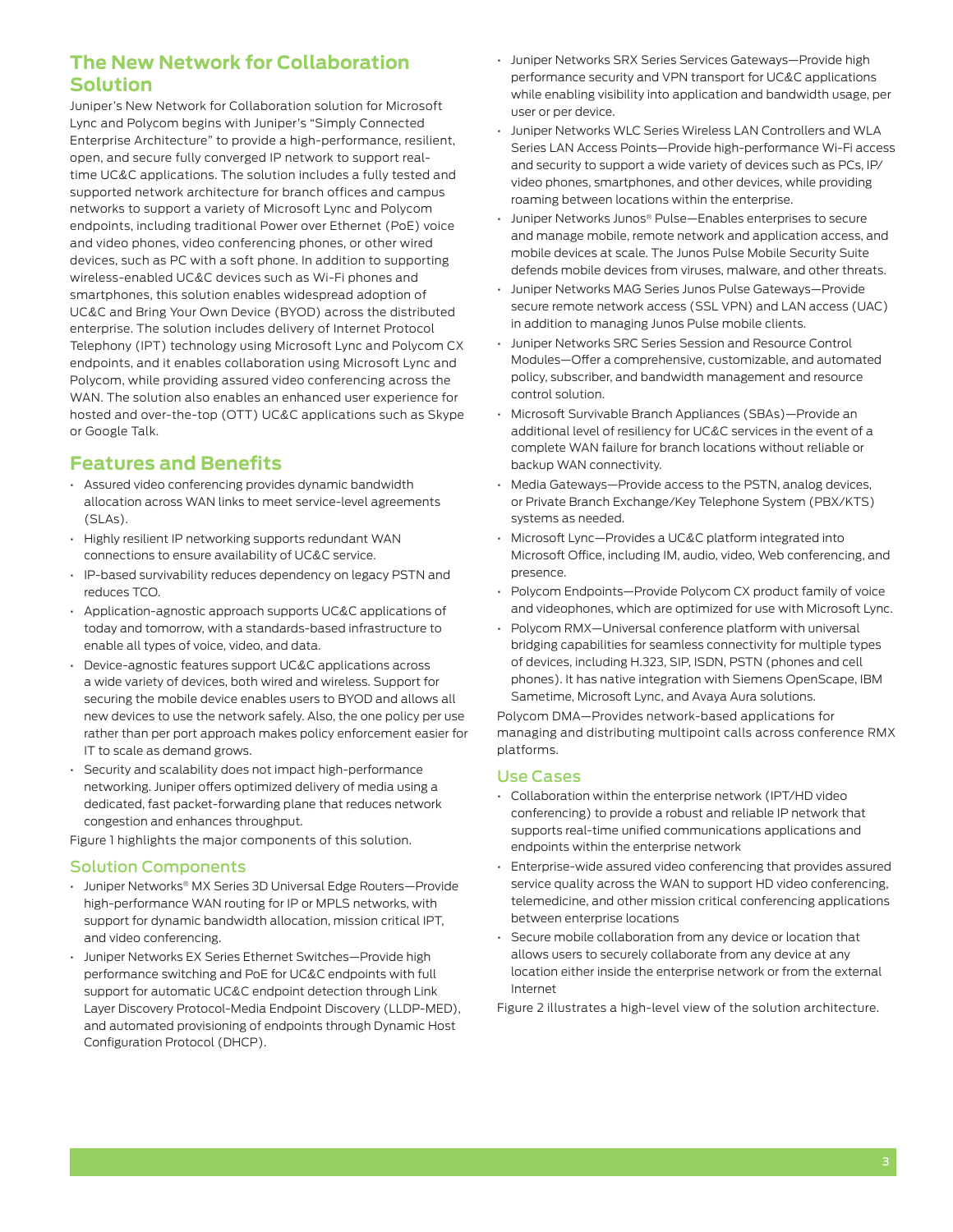### **Summary**

Enterprises are moving from distributed PBX to centralized unified communications systems. These systems require a highperformance and robust IP network to provide real-time voice and video services. Concurrently, users are accessing these UC&C services from a variety of devices, both wired and wireless, and they expect the same user experience from each and every device. Juniper's New Network for Collaboration solution provides a simple and safe way to maintain high reliability and a high quality

experience across these applications and devices. In addition, enterprises can manage and secure data from any and all devices that connect to your network, as well as build in presence, chat, SharePoint, Web conferencing, and other collaboration services, while at the same time reducing TCO.

The following table provides an at-a-glance value proposition that Juniper Networks infrastructure enables to optimize the delivery of UC&C.



Figure 2: The new network for collaboration solution reference architecture